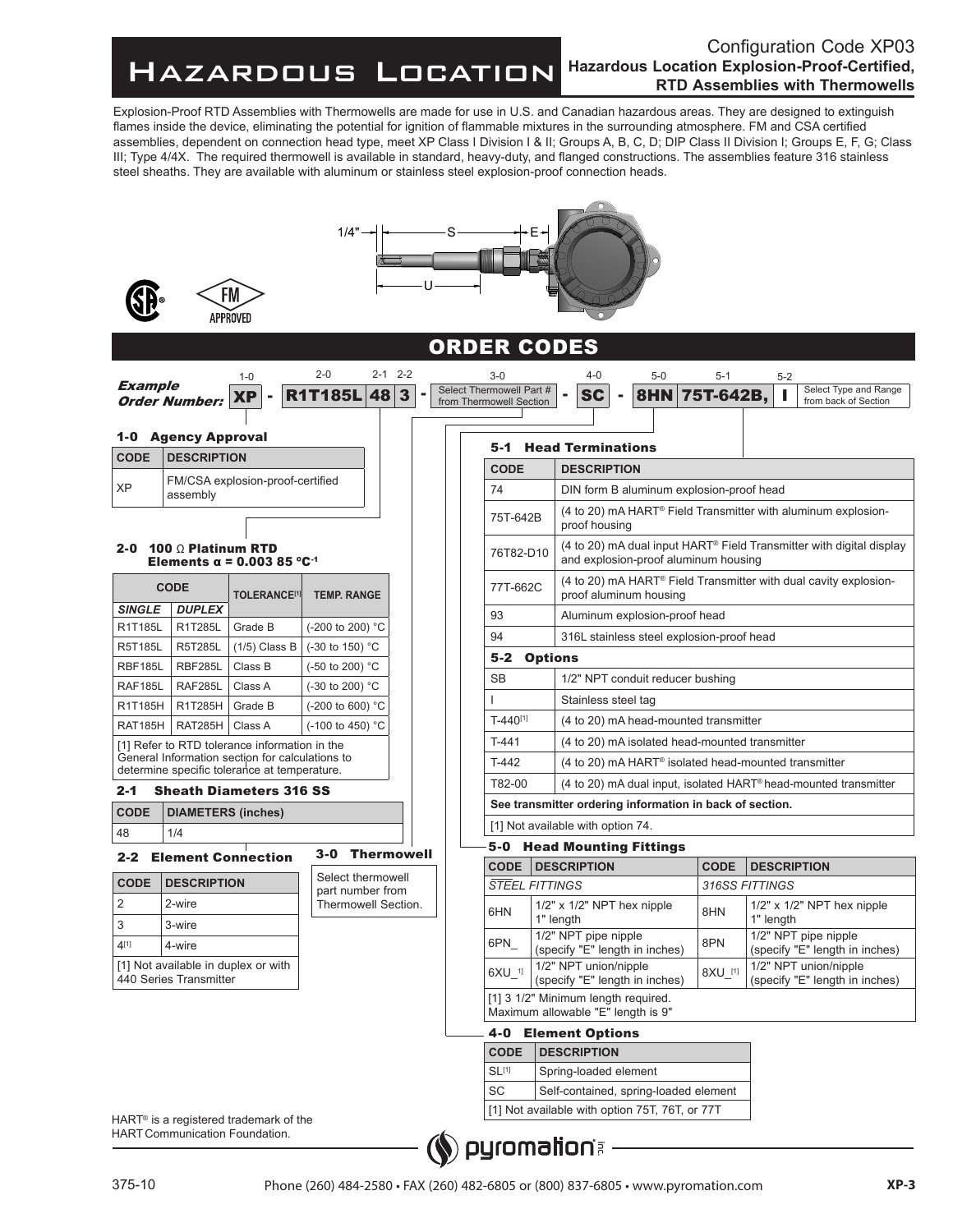## **THERMOWELLS**<br>THERMOWELLS

The drilled thermowells listed below are those most commonly found in process applications. Other types and styles are listed later in this section. The thermowells listed below are available as separate component wells and can be ordered by the code numbers listed below. They can also be ordered as a part of a complete sensor assembly. Consult factory for wells with different mounting threads, lengths, and materials.